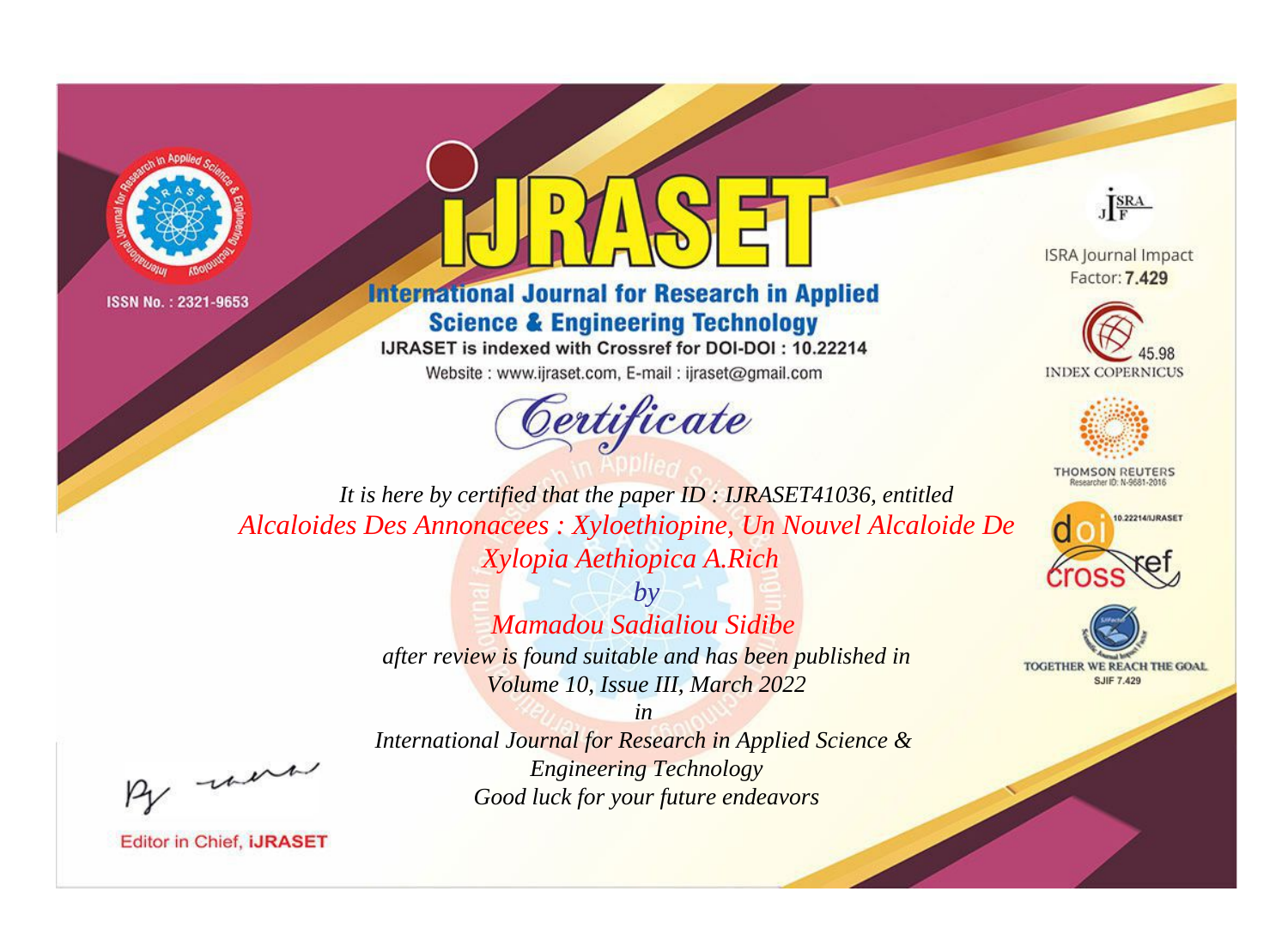



**International Journal for Research in Applied Science & Engineering Technology** 

IJRASET is indexed with Crossref for DOI-DOI: 10.22214

Website: www.ijraset.com, E-mail: ijraset@gmail.com





**ISRA Journal Impact** Factor: 7.429





**THOMSON REUTERS** 



TOGETHER WE REACH THE GOAL **SJIF 7.429** 

*It is here by certified that the paper ID : IJRASET41036, entitled Alcaloides Des Annonacees : Xyloethiopine, Un Nouvel Alcaloide De Xylopia Aethiopica A.Rich*

> *by Olimjon Panjiyev after review is found suitable and has been published in Volume 10, Issue III, March 2022*

- were

*International Journal for Research in Applied Science & Engineering Technology Good luck for your future endeavors*

*in*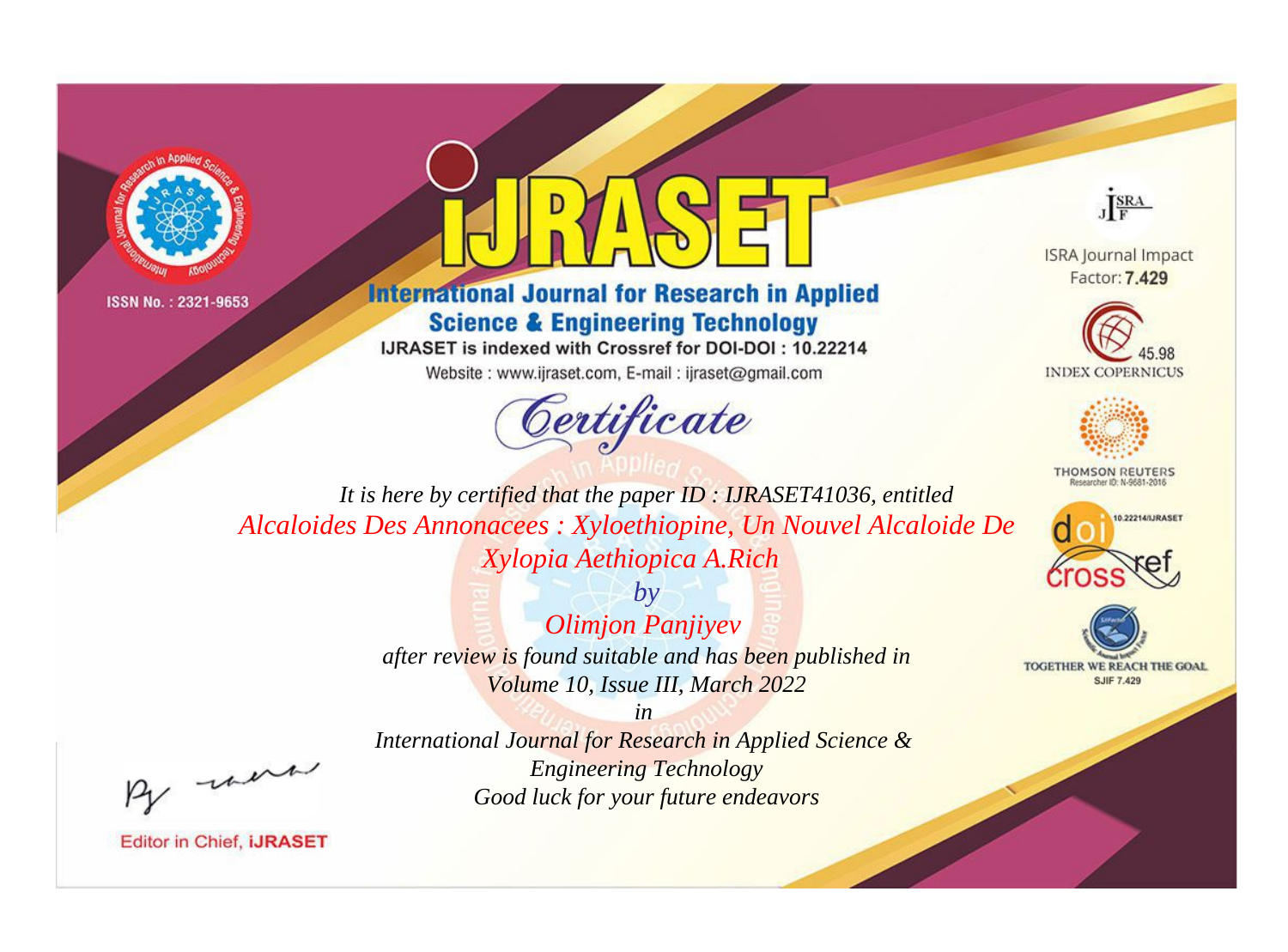



**International Journal for Research in Applied Science & Engineering Technology** 

IJRASET is indexed with Crossref for DOI-DOI: 10.22214

Website: www.ijraset.com, E-mail: ijraset@gmail.com





**ISRA Journal Impact** Factor: 7.429





**THOMSON REUTERS** 



TOGETHER WE REACH THE GOAL **SJIF 7.429** 

*It is here by certified that the paper ID : IJRASET41036, entitled Alcaloides Des Annonacees : Xyloethiopine, Un Nouvel Alcaloide De Xylopia Aethiopica A.Rich*

> *by Rikhsivoy ZIYAEV after review is found suitable and has been published in Volume 10, Issue III, March 2022*

- were

*International Journal for Research in Applied Science & Engineering Technology Good luck for your future endeavors*

*in*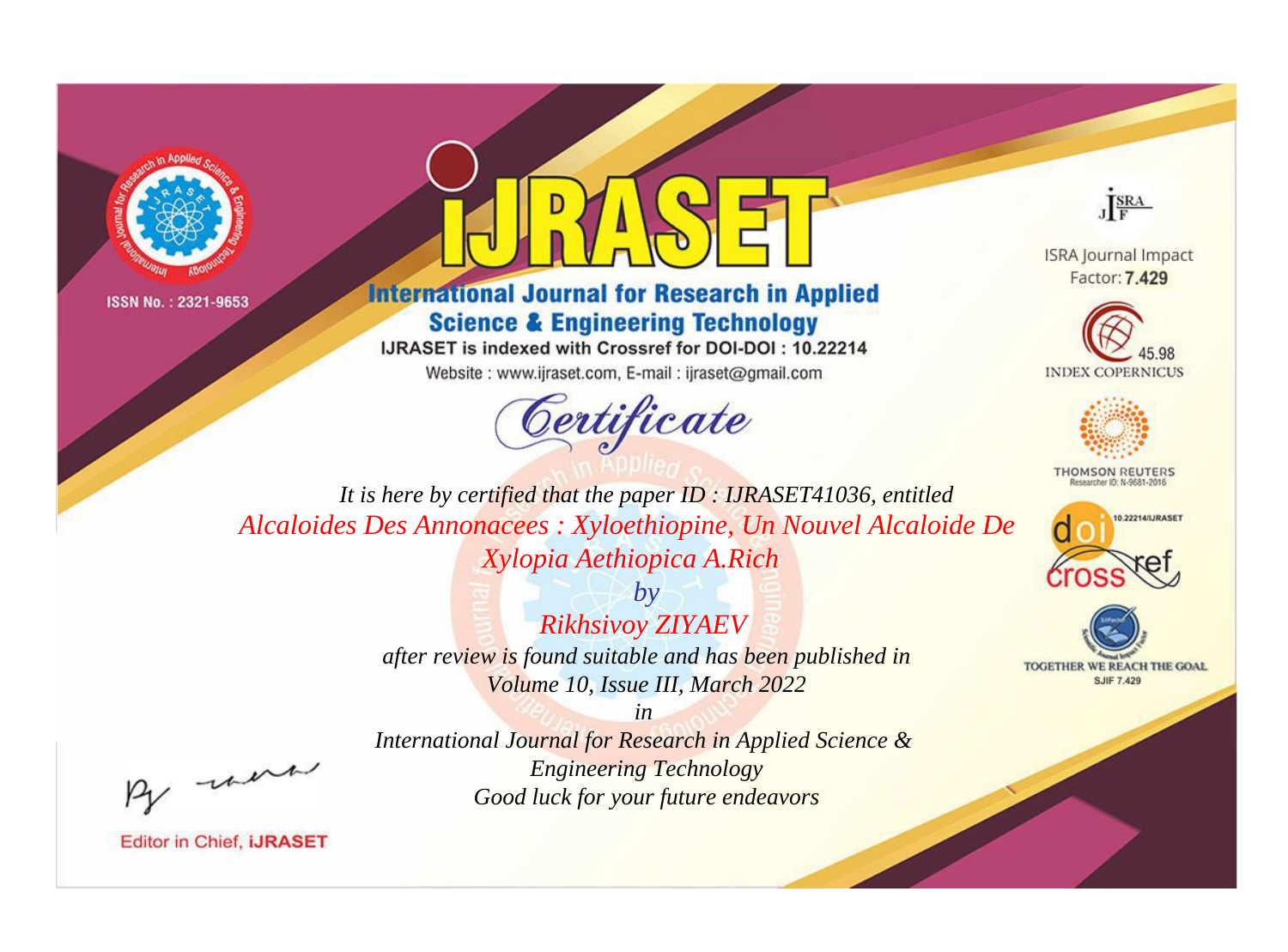



**International Journal for Research in Applied Science & Engineering Technology** 

IJRASET is indexed with Crossref for DOI-DOI: 10.22214

Website: www.ijraset.com, E-mail: ijraset@gmail.com





**ISRA Journal Impact** Factor: 7.429





**THOMSON REUTERS** 



TOGETHER WE REACH THE GOAL **SJIF 7.429** 

*It is here by certified that the paper ID : IJRASET41036, entitled Alcaloides Des Annonacees : Xyloethiopine, Un Nouvel Alcaloide De Xylopia Aethiopica A.Rich*

> *Sory Fofana after review is found suitable and has been published in Volume 10, Issue III, March 2022*

> > *in*

*by*

- were

*International Journal for Research in Applied Science & Engineering Technology Good luck for your future endeavors*